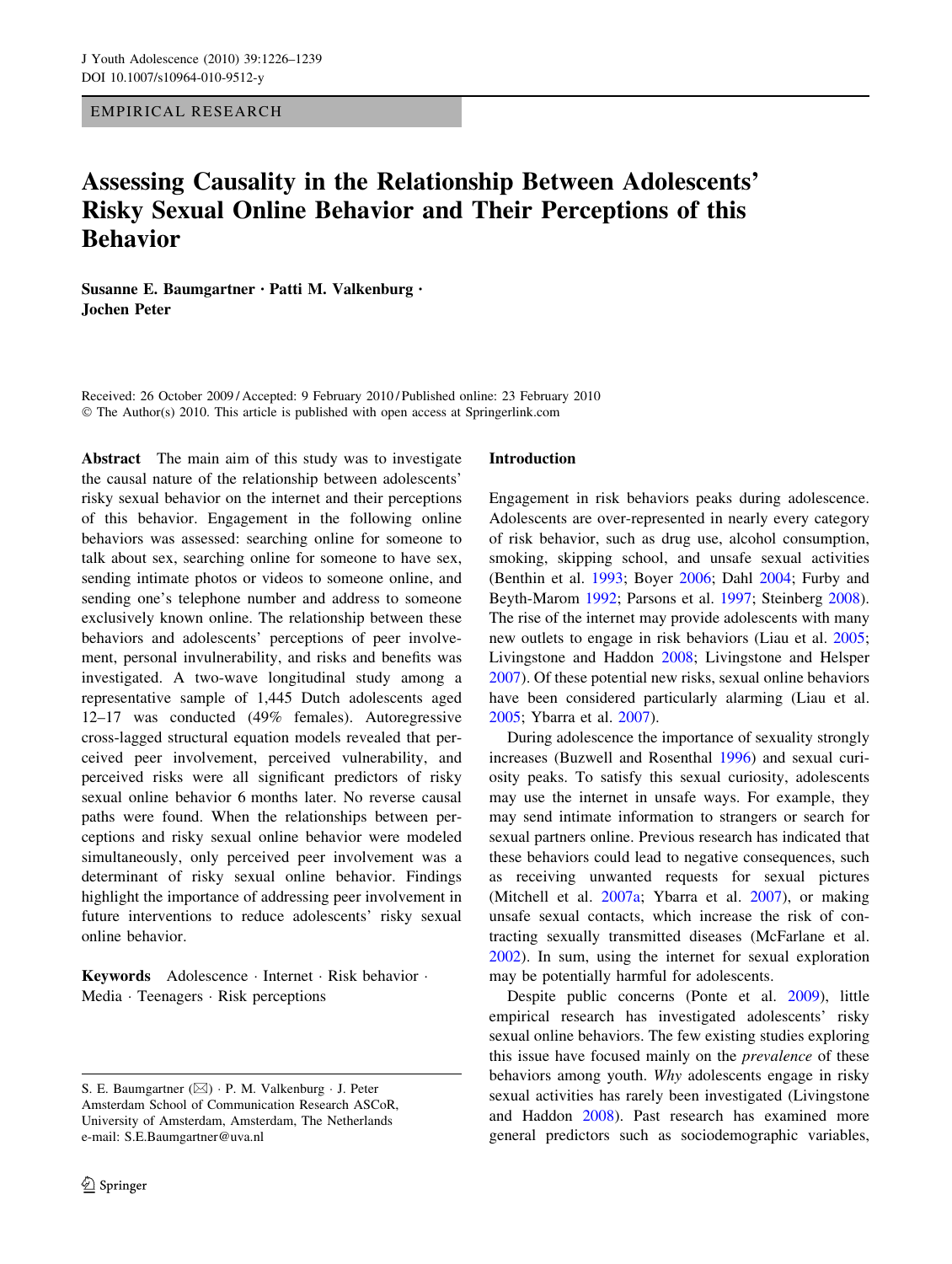parental monitoring, and the use of chat rooms (Lenhart [2005;](#page-12-0) Liau et al. [2005](#page-12-0); Livingstone and Helsper [2007](#page-12-0)). More theoretically derived predictors have not been investigated to date. To advance our understanding of adolescents' risky sexual online behavior, the present study investigates theoretically derived cognitive predictors of risk behavior.

Theories concerning the predictors of adolescents' offline risk behavior can typically be divided into three groups: biological, psychological/cognitive, and environmental/social (Igra and Irwin [1996](#page-12-0)). Our study focuses on cognitive predictors, as adolescents' cognitions about risk behavior play a fundamental role in understanding their engagement in such behavior. Three types of relevant cognitions have been discussed in the literature. First, adolescents' perceptions of the involvement of their peers in risk behavior has been shown to predict subsequent risk engagement (Iannotti and Bush [1992](#page-12-0)). Second, adolescents' perceptions of the risks and benefits of this behavior are related to the engagement in risk behavior (Parsons et al. [1997](#page-12-0)). Third, adolescents' perceptions of invulnerability, that is, their presumed tendency to underestimate the chance that they will experience negative consequences when engaging in risk behavior, may influence their risk behavior (Greene et al. [2000](#page-11-0)). All of these three cognitive approaches received strong empirical support in offline risk research among adolescents.

Despite the importance of these cognitions in explaining offline risk behavior, no study has yet investigated whether perceived peer involvement, perceptions of risks and benefits, and perceived invulnerability influence risky sexual behavior on the internet. Studying these predictors is crucial in understanding why adolescents engage in online sexual behaviors. Moreover, no study has compared the relative predictive power of these distinct cognitive approaches by testing them against one another. Although each cognitive approach has found strong empirical support in offline risk research, they have yet to be studied together. Finally, the majority of studies on perceptions and risk behavior are cross-sectional. Hence, the causal direction of the relationships between perceptions and risk behavior have never been demonstrated (Goldberg et al. [2002\)](#page-11-0). While it is often assumed that perceptions cause risk behavior, it may also be possible that perceptions are consequences of risk behavior (Festinger [1957\)](#page-11-0) or that the relationship between perceptions and risk behavior is reciprocal (Gerrard et al. [1996\)](#page-11-0). In light of the above research, this study had two goals. First, it investigates the causal nature of the relationships between perceptions of peer involvement, risks, benefits, and invulnerability and adolescents' engagement in risky sexual online behavior. Second, the study aims to single out which of these perceptions are the most important determinants (or consequences) of risky sexual online behavior. As a result, this study deepens our understanding of adolescents' engagement in risky sexual online behavior.

### Defining Risky Sexual Online Behavior

In a broad sense, risk behaviors can be defined as all behaviors involving potentially negative consequences (Beyth-Marom et al. [1993](#page-11-0); Boyer [2006](#page-11-0); Gullone and Moore [2000](#page-11-0)). In accordance with this definition, many online behaviors can be classified as risky. Previous research has identified online risk behaviors as hacking, downloading illegal content (Livingstone and Bober [2004](#page-12-0)), providing personal information online (Youn [2005](#page-13-0)), meeting someone face-to-face who was first met online (Liau et al. [2005\)](#page-12-0), and risky sexual behaviors (Ybarra et al. [2007](#page-13-0)). Risky sexual online behavior can be specified as the exchange of intimate, sexually insinuating information or material with someone exclusively known online.

We limit our definition of risky sexual online behavior to communication with unknown people for two reasons. First, communicating with strangers is one of the main concerns parents raise about their children's online behavior (Eurobarometer [2008\)](#page-11-0). This concern is based on the idea that true identities can be easily hidden online and adolescents may therefore become victims of sexual predators online. This parental fear may be fuelled by media coverage, which predominantly depicts young people as the targets of online perpetrators (Ponte et al. [2009](#page-12-0)). Second, previous research has shown that communicating with strangers online increases the chance of receiving unwanted sexual solicitation (Mitchell et al. [2001](#page-12-0); Wolak et al. [2008](#page-13-0)). Thus, communicating with unknown persons online may be more problematic for adolescents than communicating with known persons.

The following behaviors may be categorized as risky sexual online behaviors: (a) searching online for someone to talk about sex, (b) searching online for someone to have sex (c) sending intimate photos or videos to someone online and, (d) disclosing personal information like telephone numbers and addresses to someone online. Engaging in these behaviors has been shown to increase the likelihood of negative experiences, such as unwanted aggressive sexual solicitation online (Cooper et al. [2002](#page-11-0); Mitchell et al. [2007b](#page-12-0)). Other potentially negative consequences include the misuse of intimate information by others (Moreno et al. [2009\)](#page-12-0) and feelings of shame, guilt and embarrassment. In addition, searching for sexual partners online may increase the risk of getting sexually transmitted diseases (McFarlane et al. [2002\)](#page-12-0). While few adolescents may engage in these behaviors, as with many other risk behaviors, it is necessary to investigate them as their negative consequences may be serious. Moreover,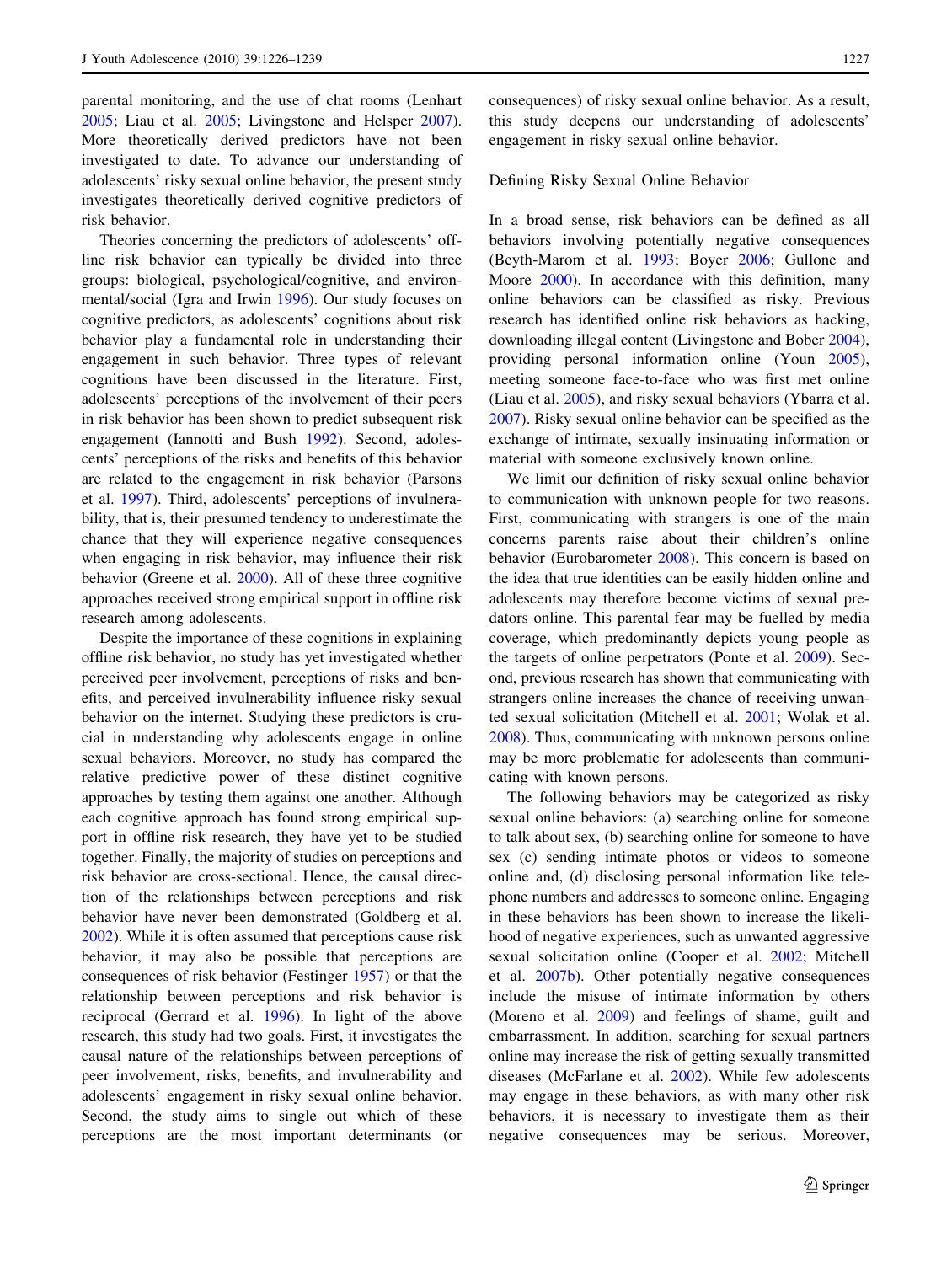examining the predictors of risky sexual online behaviors may aid our understanding of why adolescents engage in these online behaviors.

# Perceived Peer Involvement

During adolescence, individuals' social orientation shifts markedly from parents to peers (Guyer et al. [2009](#page-12-0); Michael and Ben-Zur [2007\)](#page-12-0). Peer behavior becomes directive for adolescents. Offline risk research has consistently shown that adolescents who perceive their friends to engage in a certain risk behavior are more likely to also engage in this behavior (Andrews et al. [2002](#page-11-0); Gardner and Steinberg [2005;](#page-11-0) Jaccard et al. [2005](#page-12-0)). This holds for sexual risk behaviors, such as not using contraceptives or having various sexual partners (DiIorio et al. [2001;](#page-11-0) Millstein and Moscicki [1995;](#page-12-0) Prinstein et al. [2003](#page-12-0); Rai et al. [2003](#page-12-0)).

Research on peer influence suggests that the perceived behavior of peers is more important than *actual* peer behavior in explaining adolescent risk behavior (Arnett [2007;](#page-11-0) Iannotti and Bush [1992](#page-12-0); Unger and Rohrbach [2002](#page-13-0)). This is in line with cognitive developmental theories suggesting that it is not the actual environment that influences behavior but the subjective interpretation of the environment (Iannotti and Bush [1992](#page-12-0); Inhelder and Piaget [1958](#page-12-0)). Adolescents who perceive more friends to engage in a specific risk behavior may appraise this behavior as socially acceptable and become more willing to engage in this behavior in the future (Gibbons et al. [1995](#page-11-0); Sofronoff et al. [2005](#page-13-0)). This reasoning reflects social norms theory, which states that behavior is influenced strongly by perceptions of behavior and social group norms, even if this perception is incorrect (Scholly et al. [2005](#page-12-0)).

However, perceived peer involvement may also be a consequence of risk behavior. Adolescents who engage in a specific behavior consistently overestimate the number of peers who do the same (Heilbron and Prinstein [2008](#page-12-0); Sofronoff et al. [2005\)](#page-13-0). This phenomenon is known as the false-consensus effect. Adolescents who engage in risky activities project their own behavior onto their friends, thereby normalizing their behavior (Bauman and Ennett [1996;](#page-11-0) Gerrard et al. [1996](#page-11-0)). In a longitudinal study, Gerrard et al. ([1996\)](#page-11-0) demonstrated a reciprocal relationship between estimations of peer participation and risk behavior. This suggests that the relationship between perceived peer involvement and risk behavior may be complex and perceptions of peer behavior may cause, as well as reflect, adolescent risk behavior.

Given the importance of perceived peer behavior in offline risk behavior, we assume that perceived peer involvement will have a substantial influence on adolescents' online risk behavior. Similar to offline risk behavior, adolescents may talk about their online behavior and share

their online experiences. If adolescents perceive their friends to engage in risky sexual online behavior, they may believe that this is the acceptable norm among their friends. To conform to this peer norm, they may subsequently also engage in risky sexual online behaviors even if their perceptions of their peers' behavior were incorrect. Moreover, adolescents who engage in risky sexual online behavior may project this behavior onto their peers in order to normalize their own behavior. Therefore, we expect a reciprocal relationship between perceived peer influence and risky sexual online behavior.

### Perceived Risks and Benefits

Decision-making theories posit that adolescents' estimations of risks and benefits influence their participation in risky behaviors (Furby and Beyth-Marom [1992\)](#page-11-0). In general, adolescents who take risks perceive fewer risks associated with the behavior than adolescents who refrain from risk taking (Goldberg et al. [2002](#page-11-0); Parsons et al. [1997](#page-12-0)). Similarly, adolescents who take risks perceive greater benefits than adolescents who do not take risks. For example, smokers (Halpern-Felsher et al. [2004\)](#page-12-0), drinkers (Goldberg et al. [2002\)](#page-11-0) and adolescents who have unprotected sex (Johnson et al. [2002](#page-12-0)), perceive these specific behaviors as less risky and more beneficial than adolescents who do not smoke, do not drink, and do not have unsafe sex (Benthin et al. [1993](#page-11-0); Gerrard et al. [1996](#page-11-0)).

The causality of this relationship, however, is not clear. Instead of merely predicting risk behaviors, perceptions of risks and benefits may also be a consequence. This assumption is in line with cognitive dissonance theory (Festinger [1957\)](#page-11-0) in that adolescents who engage in risky behaviors may deny potentially negative consequences and emphasize the benefits of this behavior to justify their behavior. Finally, the relationship may be reciprocal (Gerrard et al. [1996](#page-11-0)), which implies that risk and benefit perceptions influence risk behaviors and engagement in risks also leads to subsequent changes in perceptions of risks and benefits.

The predictive power of perceived risks and benefits depends on the risk behavior studied (Johnson et al. [2002](#page-12-0)). Parsons et al. ([1997\)](#page-12-0), for instance, showed that perceived risks predicted illegal drug consumption 3 months later, but failed to do so for other risk taking behaviors, such as drinking and driving and sexual risks. In contrast, perceived benefits predicted all risk-taking behaviors. To date, no study has investigated the longitudinal relationship between perceived risks and benefits and risky sexual behaviors on the internet. Some studies have indicated that adolescents perceive the risks of online risk behaviors as high (e.g., Liau et al. [2005](#page-12-0)). However, we do not know how these perceptions influence engagement in risky sexual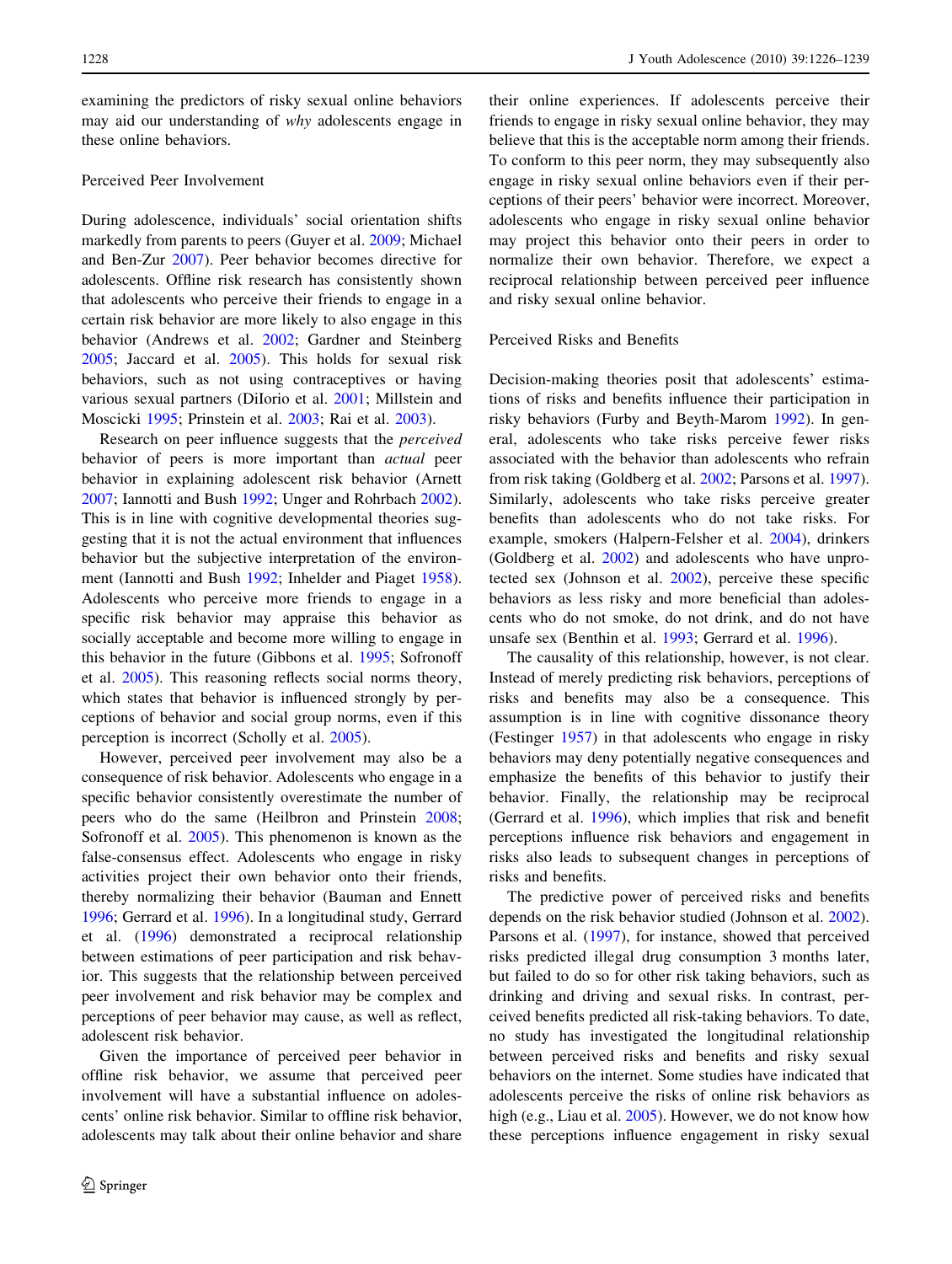online behaviors and whether these perceptions are predictive or reflective of risk behavior. Based on the findings from offline risk research, we expect a reciprocal relationship.

### Perceived Invulnerability

It is often assumed that due to cognitive development during this period, adolescents are particularly susceptible to a personal fable (Boyer [2006;](#page-11-0) Vartanian [2000](#page-13-0)), that is, the erroneous belief that one is unique and invulnerable (Elkind [1967](#page-11-0), [1985;](#page-11-0) Ryan and Kuczkowski [1994;](#page-12-0) Vartanian [2000](#page-13-0)). This perceived invulnerability has long been regarded as the main reason why adolescents engage in risks (Greene et al. [2000](#page-11-0)). Perceived invulnerability is closely related to low perceptions of risks. However, personal fable research assumes that even if adolescents have high risk perceptions, they may still fail to feel personally vulnerable (Johnson et al. [2002](#page-12-0)). For example, adolescent smokers may understand that smoking is dangerous generally but fail to acknowledge that smoking cigarettes may have negative consequences for them personally.

Several studies have supported this assumption by indicating that individuals who participate in risk behaviors perceive themselves as being less vulnerable (Greene et al. [2000;](#page-11-0) Morrongiello and Rennie [1998\)](#page-12-0). Goldberg et al. [\(2002](#page-11-0)), for instance, demonstrated that perceived invulnerability predicted smoking 6 months later. Similar to the perceptions of risks and benefits, the relationship between perceived invulnerability and risk behavior may also be reciprocal. Specifically, perceived invulnerability may lead to more risk behavior, and engagement in risks may subsequently lead to perceptions of invulnerability in an attempt to justify this behavior. To date, perceptions of invulnerability relating to online sexual risk behaviors have not been assessed. Although some studies have indicated that, in general, adolescents are very risk-aware when online (Youn [2005](#page-13-0)), we do not know whether adolescents feel personally vulnerable to the negative consequences of online risk behaviors. Moreover, we do not know the causal direction of the relationship between perceptions of invulnerability and risk behavior. Based on offline risk research we anticipate a reciprocal relationship.

### The Present Study

The present study aims to deepen our understanding of adolescents' risky sexual behavior on the internet by focusing on cognitive explanations for such behavior. Based on offline risk theories, we hypothesize that risky sexual online behavior is reciprocally related to perceptions of peer involvement, perceptions of risks and benefits of this behavior, and to perceived vulnerability to potentially negative consequences of risky sexual online behavior. More specifically, we hypothesize, first, that adolescents who perceive more friends to engage in this behavior are more likely to subsequently engage in risky sexual online behavior (H1a). In addition, engagement in risky sexual online behavior will lead to perceptions of increased peer involvement, in an attempt to normalize own behaviors (H1b). Second, adolescents who perceive more risks relating to risky sexual online behavior are less likely to subsequently engage in this behavior (H2a). In addition, adolescents who engage in risky sexual online behavior will perceive fewer risks associated with this behavior (H2b). Third, adolescents who perceive more benefits associated with risky sexual online behavior are more likely to subsequently engage in this behavior (H3a). Moreover, adolescents who engage in risky sexual online behavior will perceive more benefits of this behavior (H3b). Fourth, adolescents who perceive themselves as being vulnerable to potentially negative consequences of risky sexual online behavior are less likely to subsequently engage in risky sexual online behavior (H4a). Finally, adolescents who engage in risky sexual online behavior will perceive themselves as less vulnerable to negative consequences to justify their engagement in this behavior (H4a).

In addition to identifying the causal structure of perceptions and risky sexual online behavior, this study also aims to compare the relative strength of these perceptions. More specifically, we investigate which perception is related most strongly to risky sexual online behavior. Most studies of offline risk perceptions have focused on one kind of cognition and have not tested the predictive ability of several indicators against one another. Such an approach may help our understanding of which of these perceptions has the strongest predictive ability for risky sexual online behavior and may thus be important to help prevent such behavior. Finally, to strengthen the internal validity of our causal model, we include a range of control variables. Previous research has shown that gender, age, and frequency of internet communication may influence risky sexual online behavior (Lenhart [2005](#page-12-0); Liau et al. [2005;](#page-12-0) Livingstone and Helsper [2007](#page-12-0)). Moreover, we include sexual experience and relationship status as two additional control variables due to their immediate plausibility as alternative explanations of adolescents' risky sexual online behavior.

### Method

Sample and Procedure

A two-wave online panel study among a nationally representative sample of Dutch adolescents between the ages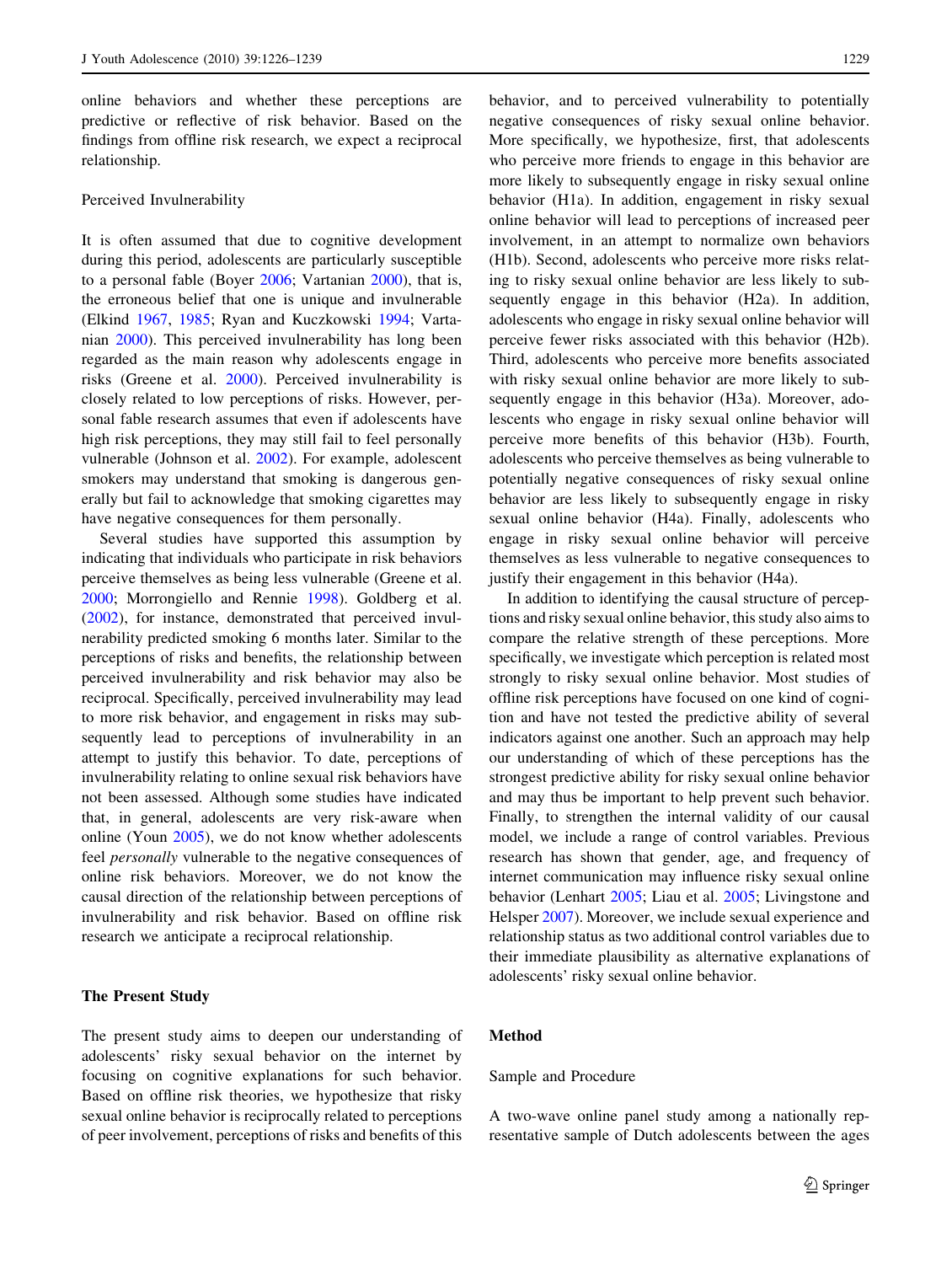of 12 and 17 ( $M = 14.5$ , SD = 1.68) was conducted. The first wave was fielded in May 2008, the second wave 6 months later, in November 2008. Sampling and fieldwork were done by Veldkamp, a Dutch research institute. Respondents were selected from an existing nationally representative online panel of 10,990 Dutch adolescents. In contrast to online convenience samples, with their danger of self-selection biases, the pool of potential respondents was originally sampled randomly from the Dutch population and is continuously updated. In the first wave, 2,092 adolescents were randomly contacted. The response rate was  $84\%$  ( $N = 1,765$ ). Of these 1,765 adolescents, 1,445 also completed the questionnaire in the second wave, resulting in an attrition rate of 18%. Of the final sample, 49% of the participants were female and 98.5% were of Dutch nationality. The majority (80.8%) of the adolescents lived with two parents (in line with official Dutch statistics). Participants came from urban as well as rural regions all over the Netherlands. Educational levels were equally distributed between primary education, and lower and higher secondary education.

To ensure that panel attrition did not reduce the generalizability of our sample, we checked for systematic differences between adolescents who completed the second survey and those who did not. The age of the participants who dropped out  $(M = 14.66, SD = 1.71)$  did not differ significantly from the age of participants who did not drop out ( $M = 14.49$ , SD = 1.68),  $t(1763) = 1.7$ ,  $p = .09$ . They also did not differ in their educational levels,  $t(1763) = 1.56$ ,  $p = .12$  or levels of risky sexual online behavior  $t(1763) = 0.63$ ,  $p = .53$ . Thus, panel attrition did not reduce the generalizability of the findings.

Official statistics from the Netherlands reveal that nearly all (98%) Dutch youth younger than 25 years of age have access to the internet at home (Duimel and De Haan [2007](#page-11-0)). This high percentage of home internet access may prevent the typical pitfalls of online surveys, such as a systematic sampling bias. Previous research has acknowledged that online surveys are especially useful when sensitive issues like sexuality are investigated (Mustanski [2001](#page-12-0); Peter and Valkenburg [2006\)](#page-12-0). Institutional approval and parental consent for adolescents' participation was obtained. At the beginning of the questionnaire, participants were informed that the survey would be about sexuality and the internet. We asked participants to fill in the questionnaire in private and emphasized that the answers would be analyzed only by the principal investigators. Participants were also informed that they could stop at any time they wished. Completing the questionnaire took about 20 min and respondents received a 5  $\epsilon$  coupon for each completed survey.

#### Measures

### Risky Sexual Online Behavior

Since risky sexual online behavior is a rather new research field, no validated measures exist. We based our items of risky sexual online behaviors on previous research that has shown that engagement in these specific risk behaviors are related to negative experiences, such as unwanted sexual solicitation (Wolak et al. [2008](#page-13-0); Ybarra et al. [2007](#page-13-0)). Moreover, searching for sexual partners online has been shown to be related to an increased risk of sexually transmitted diseases (McFarlane et al. [2002](#page-12-0)). We used four items. Participants were asked how often, in the last 6 months, they participated in each of the following activities: (1) Searched for someone on the internet to talk about sex; (2) searched for someone on the internet to have sex; (3) sent on the internet a photo or video on which they were partly naked to someone they knew only online, and (4) sent an address or telephone number online to someone they knew only online.

Response categories to all questions were 0 (never), 1 (once), 2 (two times), 3 (three to five times) and 4 (six times or more). These four items formed a one-dimensional scale with a Cronbach's alpha of .71 at Time 1 and .70 at Time 2. Mean scores (with standard deviations in parentheses) of the scale were 0.13 (0.41) at Time 1 and 0.11 (0.37) at Time 2. The prevalence of all behaviors is displayed in Table [1](#page-5-0). Since the prevalence of these behaviors was very low, we computed each variable into a binary variable 0 (never), 1 (engaged in specific risk). The four resulting binary risky sexual online behavior variables were added into a count variable of risky sexual online behavior. This new variable could take values from 0 to 4 ( $M = 0.25$ ,  $SD = 0.65$  for Wave 1;  $M = 0.22$ ,  $SD = 0.60$  for Wave 2), and was used in all further analyses.

# Perceived Peer Involvement in Risky Sexual Online Behavior

Based on research on perceived peer involvement in an offline context (Iannotti and Bush [1992;](#page-12-0) Rai et al. [2003](#page-12-0)), respondents in our study judged the online risk involvement of their peers by estimating how many of their friends engaged in each of the four risky sexual online behaviors. The wording of the four items was as follows: (1) ''How many of your friends search on the internet for someone to talk about sex?'' (2) ''How many of your friends search on the internet for someone to have sex?'' (3) ''How many of your friends send on the internet photos or videos on which they are partly naked to someone they know only online?'' (4) ''How many of your friends send an address or telephone number online to someone they know only online?''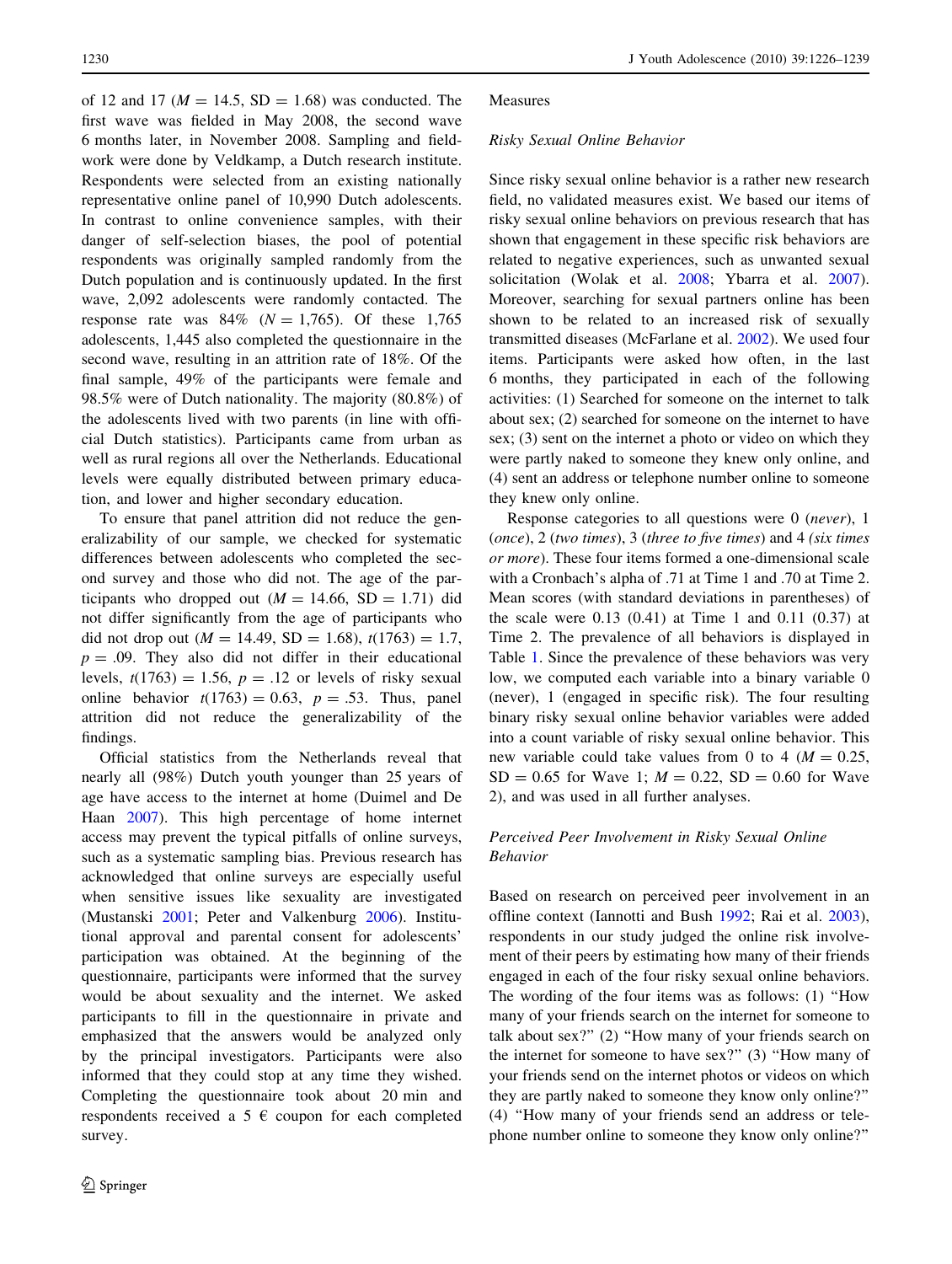<span id="page-5-0"></span>Response categories ranged from 0 (no one) to 4 (nearly all of my friends). The four items resulted in a onedimensional scale with a Cronbach's alpha of .71 at Time 1 and .73 at Time 2. Mean scores of the scale were  $M = 0.41$  $(SD = 0.53)$  at Time 1 and  $M = 0.38$   $(SD = 0.50)$  at Time 2. Table 1 depicts the mean scores of perceived peer involvement for each behavior.

## Perceived Risks of Risky Sexual Online Behavior

Respondents were asked to indicate how dangerous they judged each of the previously mentioned risk behaviors. This is a typical procedure used in offline risk research to assess perceptions of risks (Parsons et al. [1997](#page-12-0); Siegel et al. [1994\)](#page-12-0). Specifically, we asked participants: (1) ''How dangerous is it to search on the internet for someone to talk about sex?'' (2) ''How dangerous is it to search on the internet for someone to have sex?" (3) "How dangerous is it to send on the internet photos or videos on which you are partly naked to someone you know only online?" (4) ''How dangerous is it to send your address or telephone number online to someone you know only online?''

Response categories ranged from 0 (not at all dangerous) to 4 (very dangerous). The emerging four-item onlinerisk-perception scale resulted in a Cronbach's alpha of .79 for both time points. Mean scores (with standard deviations in parentheses) of the scale were 3.32 (0.69) at Time 1 and 3.33 (0.68) at Time 2. As can be seen in Table 1, adolescents judged each of the four risky sexual online behaviors as very dangerous.

# Perceived Benefits of Risky Sexual Online Behavior

Analogous to the risk perception scale, respondents indicated how beneficial they judged each of the four risk behaviors (Parsons et al. [1997](#page-12-0); Siegel et al. [1994\)](#page-12-0). For example, participants were asked, ''How beneficial is it to search on the internet for someone to talk about sex?'' Respondents could rate the benefits of each behavior from 0 (not at all beneficial) to 4 (very beneficial). The four items were added to a scale resulting in a Cronbach's alpha of .84 and .85 at Time 1 and Time 2, respectively. Mean scores of the scale were  $M = 0.68$  (SD = 0.82) at Time 1 and  $M = 0.66$  (SD = 0.80) at Time 2 (see Table 1 for the mean scores for each behavior).

# Perceived Vulnerability to Negative Consequences of Risky Sexual Online Behavior

Likewise to perceived risks and benefits, perceived vulnerability was assessed with one question for each risk behavior (Morrongiello and Rennie [1998](#page-12-0)). For example, "How likely is it that you get into trouble if you search for

| <b>Table 1</b> Prevalence of all risky sexual online behaviors and mean scores (standard deviations) of perceptions                                  |                                         |                 |                            |                                    |                            |                 |                            |                                         |                         |                 |
|------------------------------------------------------------------------------------------------------------------------------------------------------|-----------------------------------------|-----------------|----------------------------|------------------------------------|----------------------------|-----------------|----------------------------|-----------------------------------------|-------------------------|-----------------|
| Risky online behaviors                                                                                                                               | Prevalence risky sexual online behavior |                 | Perc. peer involvement     |                                    | Perceived risk             |                 | Perceived benefits         |                                         | Perceived vulnerability |                 |
|                                                                                                                                                      | ر<br>Eme<br>% (N)                       | Time 2<br>% (N) | M(SD)<br>Time <sub>1</sub> | Time 2<br>M(SD)                    | M(SD)<br>Time <sub>1</sub> | M(SD)<br>Time 2 | M(SD)<br>Time <sub>1</sub> | M(SD)<br>Time 2                         | M(SD)<br>Time 1         | Time 2<br>M(SD) |
| Search to talk about sex                                                                                                                             | 7.1 (103)                               | 6.2(90)         |                            | (0.45(0.74) 0.43(0.73) 3.03(1.08)) |                            |                 |                            | 3.03 (1.03) $0.79$ (1.02) $0.86$ (1.03) | 2.97 (1.11)             | 2.95 (1.08)     |
| Search to have sex                                                                                                                                   | 4.4 (64)                                | 3.5(50)         | 0.21(0.55)                 | 0.21(0.56)                         | 3.52 (0.86)                | 3.47 (0.85)     | 0.56(0.98)                 | 0.62(0.99)                              | 3.40(0.94)              | 3.35 (0.94)     |
| Send nude photo/video                                                                                                                                | 2.3 (33)                                | 2.5(36)         | 0.24(0.62)                 | 0.22(0.55)                         | 3.47 (0.80)                | 3.52(0.74)      | 0.50(0.95)                 | 0.45(0.90)                              | 3.28 (0.98)             | 3.31 (0.93)     |
| Disclose information                                                                                                                                 | .1.6(167)                               | 9.9(143)        | 0.73(0.82)                 |                                    | $0.66(0.81)$ 3.32 (0.85)   | 3.32(0.84)      | 0.71(0.94)                 | 0.71(0.94)                              | 3.03 (1.01)             | 3.07 (0.97)     |
| $N = 1.445$ ; percentages are based on the number of respondents who had engaged in risky sexual online behaviors at least once in the past 6 months |                                         |                 |                            |                                    |                            |                 |                            |                                         |                         |                 |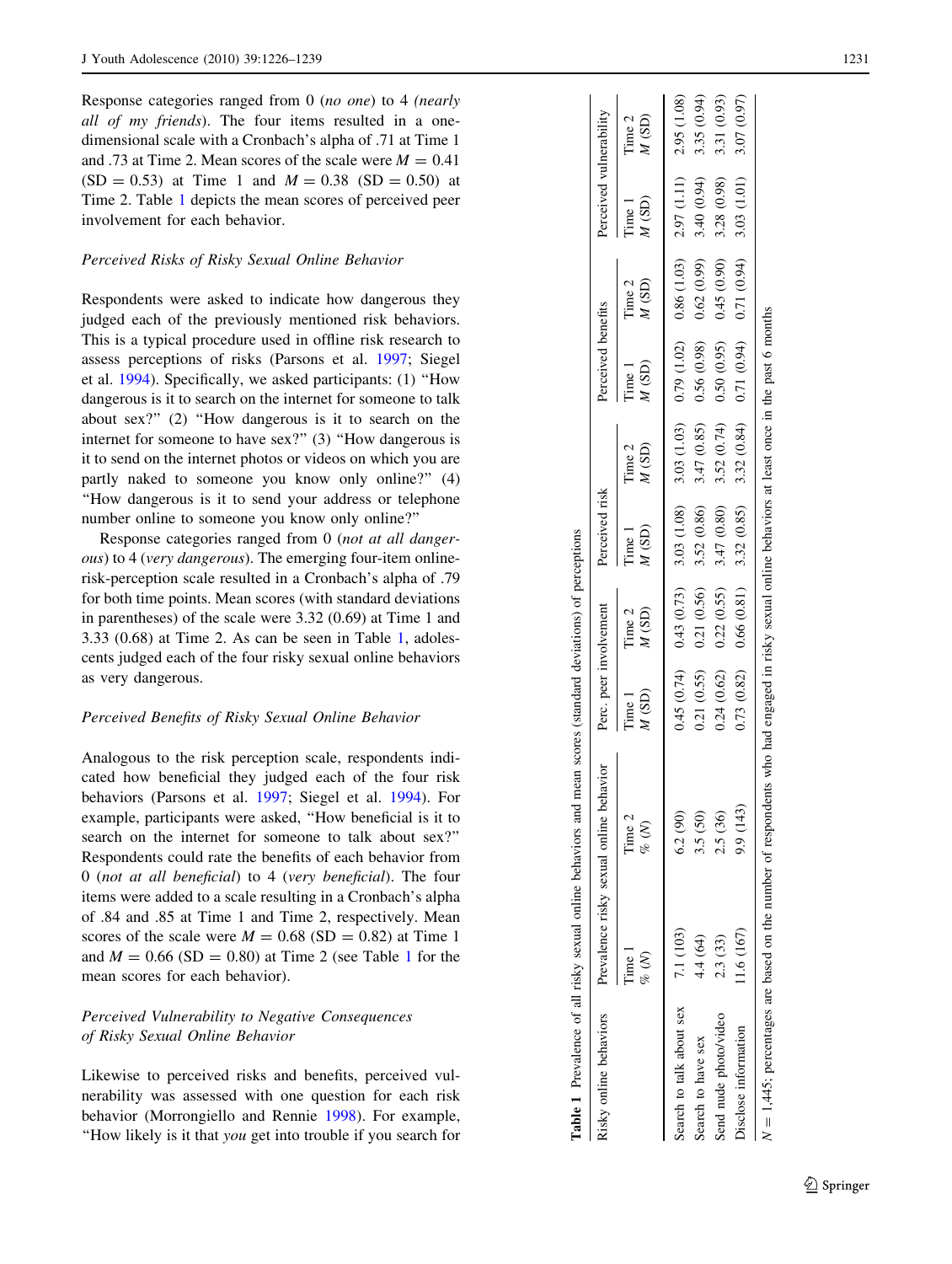<span id="page-6-0"></span>someone on the internet to talk about sex?'' Response categories ranged from 0 (not at all likely) to 4 (very likely). The four-item additive scale resulted in a Cronbach's alpha of .82 and .84 at Time 1 and Time 2, respectively. Mean scores of the scale were  $M = 3.16$  $(SD = 0.82)$  at Time 1 and  $M = 3.17$   $(SD = 0.81)$  at Time 2.

## Control Variables

We included a set of control variables in our model: gender, age, frequency of internet communication, sexual experience, and relationship status. These control variables were based on either previous research (Lenhart [2005](#page-12-0); Liau et al. [2005](#page-12-0); Livingstone and Helsper [2007\)](#page-12-0) or on theoretical assumptions. Although not previously examined, we assumed that sexual experience and relationship status may be two plausible confounds of engagement in risky sexual online behavior. For our analyses we needed the control variables only at Time 1 (see Fig. 1). Thus, only Time 1 mean scores are reported.

Age and gender. Measures of age and gender were straightforward. Females were coded as 0, males as 1. Frequencies, means and standard deviations are reported in the description of the sample above.

Frequency of internet communication. Participants indicated how often they use instant messaging, internet chats, and social networking sites. Response categories ranged from 0 (never) to 10 (every day). The three variables built an additive scale ( $M = 4.53$ ; SD = 2.20).

Sexual experience. Sexual experience was measured by asking respondents how many partners they had had sexual intercourse with so far  $(M = 0.28; SD = 0.95)$ .

Relationship status. Whether adolescents were currently in a relationship was measured with one item: ''Are you currently in a romantic relationship?'' Adolescents who were single were coded 0 (83.9%), and adolescents who were in a relationship were coded 1 (16.1%).

#### Data Analysis

### Autoregressive Cross-Lagged Models

The first aim of this study was to investigate the causal relationship between risky sexual online behaviors and the perceptions of peer involvement, risks, benefits, and vulnerability. To do so, we analyzed four autoregressive crosslagged panel models. Our hypothesized model is presented in Fig. 1. The model includes stability coefficients for both variables (path A and B). These autoregressive effects eliminate a considerable proportion of potentially confounding variance and increase the validity of the influence of a specific construct at Time 1 on the construct at Time 2 (Schlüter et al.  $2006$ ). The two cross-lagged paths represent the causal longitudinal relationship between perceptions and risky sexual online behavior. We named the path from perceptions at Time 1 to risky sexual online behavior at Time 2 "cause path", and the reverse path "effect path". The two-way arrows C, D, and E reflect the covariance between risk behavior, perceptions at Time 1 and the control variables. To control for potentially confounding variables, we included the five control variables in the model. The dashed lines represent the influence of the covariates at Time 1 on perceptions and risky sexual online behavior at Time 2.

Our hypothesized model (Fig. 1) was tested with structural equation modeling for each of the four perceptions separately. The variable for risky sexual online behavior was a manifest count variable of participation in risky behavior. All perception variables in our models represented latent variables. For all of these variables, two 2-item parcels were used as indicators of the latent construct. These item parcels were built according to the factorial algorithm procedure (Matsunaga [2008\)](#page-12-0). First, a factor analysis was performed with the four items intended to measure each variable. The factor analyses resulted in one-factorial solutions for all variables, a requirement for item-parceling

Fig. 1 Hypothesized model of the causal relationship between risky sexual online behavior and perceptions at time 1 and time 2

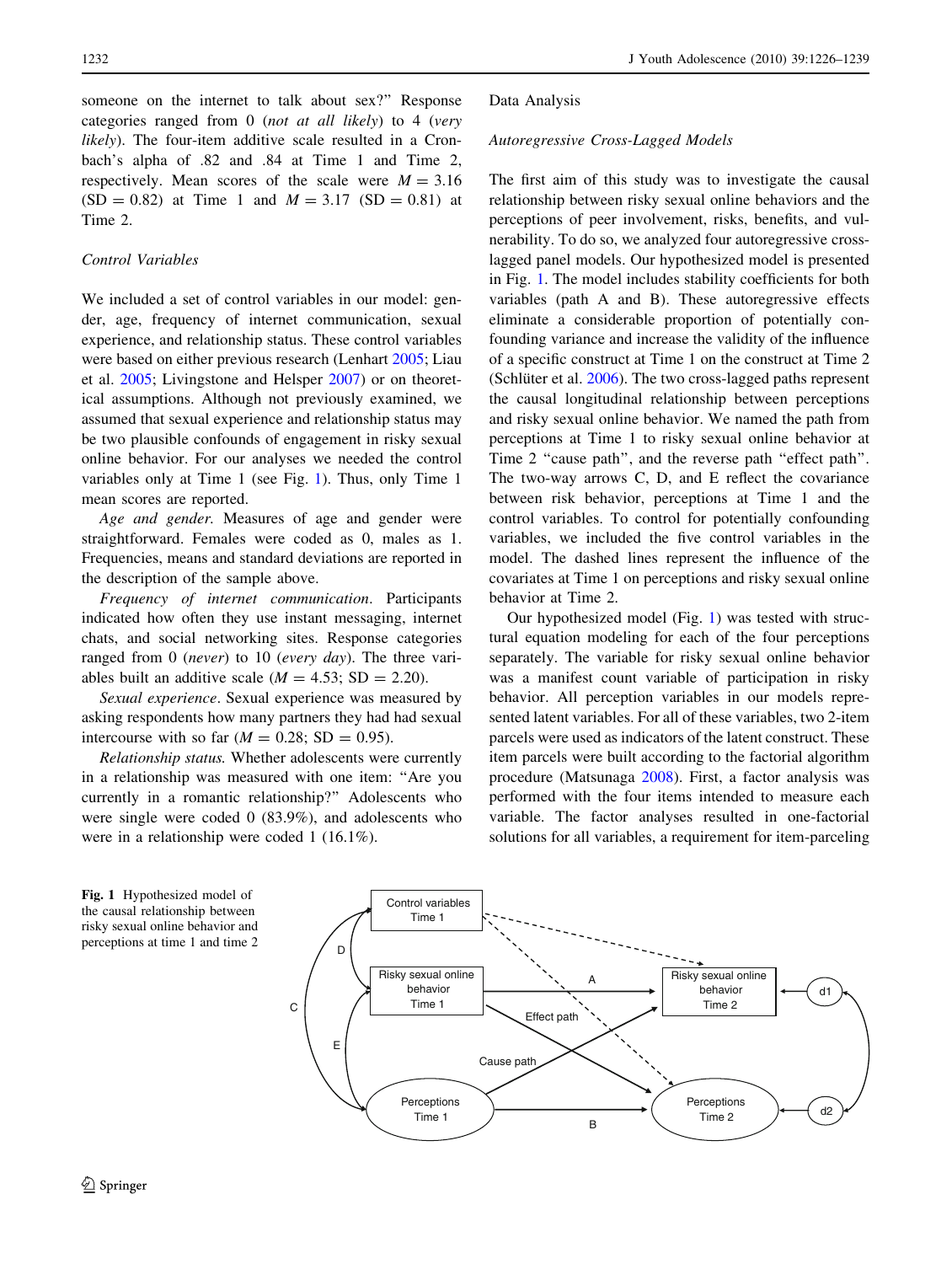(Little et al. [2002](#page-12-0)). In a second step, the item parcels are composed according to the factor loadings of each item. The first parcel contains the items with the first and fourth factor loading and the second parcel contains the items ranked two and three on the factor. This procedure emphasizes the equal distribution of item-specific components across parcels (Matsunaga [2008](#page-12-0)). In our models, we allowed error terms of the same indicators to correlate over time. Moreover, we correlated the disturbance terms between perceptions at Time 2 and risky sexual online behavior at Time 2. For all control variables, manifest variables were used.

As can be seen in Table [1,](#page-5-0) our variables were not normally distributed. Thus, the assumption of multivariate normality of the variables was not met. To check whether the skewness may have affected the analyses, we ran bootstrap analyses for the structural equation models. This method is used to alleviate problems resulting from violations of normality assumptions (Efron and Tibshirani [1993\)](#page-11-0). The most desirable characteristic of bootstrapping is that it constitutes a nonparametric approach that estimates values of interest without making assumptions about the distribution type of the variables. We estimated a bootstrap bias-corrected 95% confidence interval for all values of interest (500 bootstrap samples,  $N = 1,445$  each). If this interval includes zero, a given estimate is not significant.

## Results

## Descriptive Statistics and Zero-Order Correlations

In the first wave, 248 adolescents (17.2%) reported having engaged, at least once, in one of the four risk behaviors. In the second wave, 224 adolescents (15.5%) reported having engaged in risky sexual online behaviors in the last 6 months. Table [2](#page-8-0) provides the zero-order correlation matrix for the four-item risky sexual online behavior scale and the perceptions of peer involvement, risks, benefits, and vulnerability for the two waves. As Table [2](#page-8-0) shows, all variables were significantly correlated with each other. Engagement in risky sexual online behavior had moderate stability over time  $(r = .38, p < .01)$ . These online behaviors were moderately and positively related to perceived peer involvement at both waves ( $r = .43$ ,  $p < .01$ ) and  $r = .45$ ,  $p < .01$ , respectively). As expected, risky sexual online behavior was negatively related to perceived risks at both waves  $(r = -.28, p < .01$  and  $r = -.24,$  $p$  < .01), and positively related to perceived benefits  $(r = .31, p < .01$  and  $r = .26, p < .01$ ). As expected, there was also a negative relationship between risky sexual online behavior and perceived vulnerability for Wave1 and Wave 2  $(r = -.25, p < .01$  and  $r = -.22, p < .01,$ respectively).

Causal Relationships Between Risky Sexual Online Behavior and Perceptions

The correlations in Table [2](#page-8-0) already demonstrate significant relationships between perceptions and risky sexual online behavior. To analyze the causality of these relationships, we tested the hypothesized model as shown in Fig. [1](#page-6-0) for all perceptions. The coefficients of the cause and effect paths, and the indicators of model fit are presented in Table [3.](#page-8-0) The model fits for the four hypothesized models were good. The CFI's of the four models were all above .95, and the RMSEA values were below .05.

Our first hypothesis (H1a) stated that adolescents who perceive more friends to engage in risks are more likely to engage in risky sexual online behavior 6 months later. H1a was supported as the relationship between perceived peer involvement at Time 1 and risky sexual online behavior at Time 2 (= cause path) was significant,  $\beta = .13$ ,  $B = .16$ ,  $SE = .04$ ,  $p < .05$  (bootstrap bias-corrected 95% confidence interval [bc 95% CI]: .04/.33).

Hypothesis 1b predicted that the reverse relationship would also be significant. As the effect path was not significant,  $\beta = .07$ ,  $B = .06$ ,  $SE = .03$ , *ns* (bc 95%)  $CI: -0.02/0.14$  this hypothesis was not supported. Therefore, perceptions of peer involvement and engagement in risky sexual online behavior were not reciprocally related. Instead, perceptions of peer involvement at Time 1 influenced subsequent online risk behavior. Engagement in risky sexual online behavior, however, did not influence subsequent perceptions of peer behavior.

Hypothesis 2a, which predicted that perceived risks negatively influence engagement in risky sexual online behaviors, received support. As expected, the relationship between perceived risks at Time 1 and risky sexual online behavior at Time 2 was significant,  $\beta = -.06, B = -.07,$  $SE = .03$ ,  $p = .05$  (bc 95% CI:  $-.15/.00$ ). The reverse relationship, as stated in Hypothesis 2b, was not significant,  $\beta = .03, B = .06, SE = .03, ns$  (bc 95% CI: -.02/.14). Therefore, this hypothesis also failed to find support.

The model for perceived benefits was not supported as neither the effect,  $\beta = -.01$ ,  $B = .04$ ,  $SE = .03$ , ns (bc) 95% CI:  $-.02/.09$ , nor the cause path were significant,  $\beta = -.01, B = .02, SE = .05, ns$  (bc 95% CI: -.05/.11). Thus, adolescents' perceptions of the benefits of risky sexual behavior were not significantly related to risky sexual online behavior (H3a and H3b).

The influence of perceived vulnerability at Time 1 on risky sexual online behavior at Time 2 was significant,  $\beta = -.06, B = -.06, SE = .02, p < .05$  (bc 95% CI: -.12/-.01), as stated in Hypotheses 4a. The reverse relationship was not significant. Therefore, H4b failed to find support,  $\beta = -.01$ ,  $B = -.01$ ,  $SE = .03$ , *ns* (bc 95% CI:  $-.08/0.06$ ).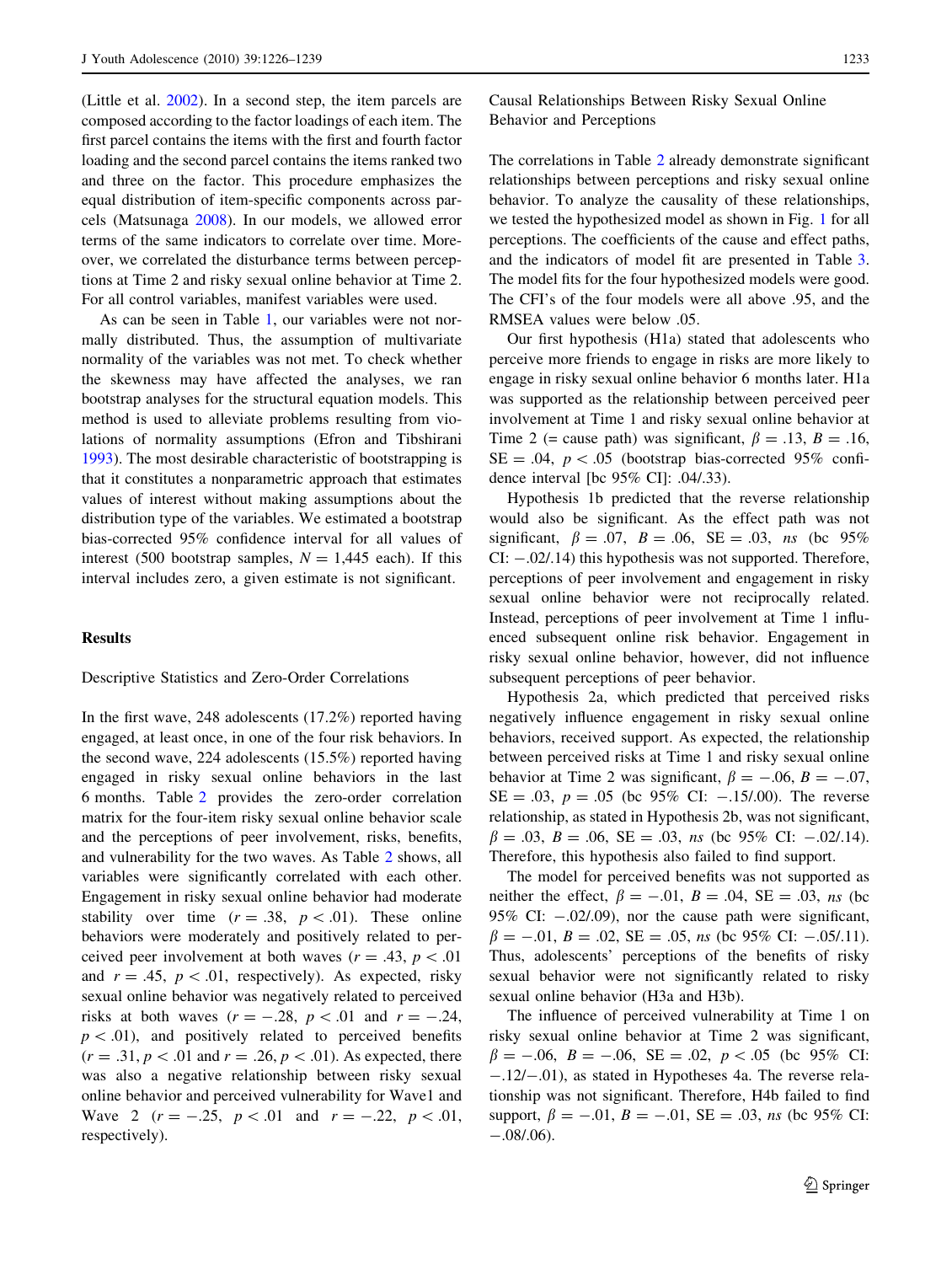<span id="page-8-0"></span>Table 2 Zero-order correlations between risky sexual online behavior and risk-related perceptions

|                  |                       | Risky sex. onl. behav. | Peer involvement |          | Risks    |                          | <b>Benefits</b> |                   | Vulnerability |        |
|------------------|-----------------------|------------------------|------------------|----------|----------|--------------------------|-----------------|-------------------|---------------|--------|
|                  | Time 1                | Time 2                 | Time 1           | Time 2   | Time 1   | Time 2                   | Time 1          | Time 2            | Time 1        | Time 2 |
|                  | Risky sex. onl. Behav |                        |                  |          |          |                          |                 |                   |               |        |
| Time 1           |                       |                        |                  |          |          |                          |                 |                   |               |        |
| Time 2           | $.38**$               |                        |                  |          |          |                          |                 |                   |               |        |
| Peer involvement |                       |                        |                  |          |          |                          |                 |                   |               |        |
| Time 1           | $.43**$               | $.26**$                |                  |          |          |                          |                 |                   |               |        |
| Time 2           | $.28**$               | $.45**$                | $.46**$          | -        |          |                          |                 |                   |               |        |
| Risks            |                       |                        |                  |          |          |                          |                 |                   |               |        |
| Time 1           | $-.28**$              | $-.17**$               | $-.33**$         | $-.26**$ |          |                          |                 |                   |               |        |
| Time 2           | $-.15**$              | $-.24**$               | $-.19**$         | $-.37**$ | $.52**$  | $\overline{\phantom{0}}$ |                 |                   |               |        |
| <b>Benefits</b>  |                       |                        |                  |          |          |                          |                 |                   |               |        |
| Time 1           | $.31**$               | $.16**$                | $.43**$          | $.24**$  | $-.47**$ | $-.33**$                 |                 |                   |               |        |
| Time 2           | $.19**$               | $.26**$                | $.22**$          | $.41**$  | $-.35**$ | $-.50**$                 | $.47**$         | $\qquad \qquad -$ |               |        |
| Vulnerability    |                       |                        |                  |          |          |                          |                 |                   |               |        |
| Time 1           | $-.25**$              | $-.15**$               | $-.27**$         | $-.24**$ | $.72**$  | $.46**$                  | $-.40**$        | $-.30**$          |               |        |
| Time 2           | $-.14**$              | $-.22**$               | $-.16**$         | $-.32**$ | $.41**$  | $.75**$                  | $-.27**$        | $-.40**$          | $.45**$       |        |

\* p < .05; \*\* p < .01; \*\*\* p < .001

Table 3 Indicators of the four autoregressive cross-lagged models

| Perceptions      | Standardized betas |             | Model fit                                     |            |                       |  |  |  |
|------------------|--------------------|-------------|-----------------------------------------------|------------|-----------------------|--|--|--|
|                  | Cause path         | Effect path | Chi-square ( <i>df</i> = 13, <i>N</i> = 1445) | <b>CFI</b> | <b>RMSEA (90% CI)</b> |  |  |  |
| Peer involvement | $.13*$             | .07         | $35.28**$                                     | .99        | $.03$ [.02; .05]      |  |  |  |
| Risks            | $-.06*$            | .03         | $26.83*$                                      | 1.00       | $.03$ [.01; .04]      |  |  |  |
| <b>Benefits</b>  | .04                | .02         | 20.03                                         | 1.00       | $.02$ [ $.00; .04$ ]  |  |  |  |
| Vulnerability    | $-.06*$            | $-.01$      | 17.01                                         | 1.00       | $.02$ [ $.00; .03$ ]  |  |  |  |

The cause path goes from perceptions at Time 1 to risky sexual online behavior at Time 2. The effect path goes from risky sexual online behavior at Time 1 to perceptions at Time 2

 $* p < .05; ** p < .01; ** * p < .001$ 

In sum, three causal paths—those of perceived peer involvement, perceived risks, and perceived vulnerability at Time 1 to risky sexual online behavior at Time 2—were significant. However, none of the effect paths from risky sexual online behavior at Time 1 to perceptions of these behaviors at Time 2 were significant.

# Relative Influences of Perceptions on Risky Sexual Online Behavior

The results of the structural equation models showed that peer involvement at Time 1 had the strongest influence on online sexual risk taking at Time 2 (see Table 3). To investigate whether the other predictors provided additional explanatory value over and above the effect of peer involvement, we conducted a linear OLS regression analysis predicting the engagement in risky sexual online behavior at Time 2. Because our variables are not normally distributed, homoscedasticity in the errors cannot be assumed. We, therefore, analyzed our regression model with heteroscedasticity-consistent standard errors (Long and Ervin [2000\)](#page-12-0). Time 1 online sexual risk behavior, all control variables, and perceptions of peer involvement, risks, benefits, and vulnerability were entered into the regression. Overall the model accounted for 17% of the variance. Of the perception variables, only perceived peer involvement at Time 1 was a significant predictor of risky sexual online behavior at Time 2,  $\beta = .12$ , SE = .05,  $t(1444) = 2.28$ ,  $p < .05$ . No additional variance was explained by perceived risks  $(\beta = -.02, ns)$ , benefits  $(\beta = -.01, ns)$ , and vulnerability  $(\beta = -.02, ns)$ . Of the control variables, only frequency of internet communication was a significant predictor of risky sexual online behavior,  $\beta = .02$ ,  $t(1444) = 2.97$ ,  $p < .01$ .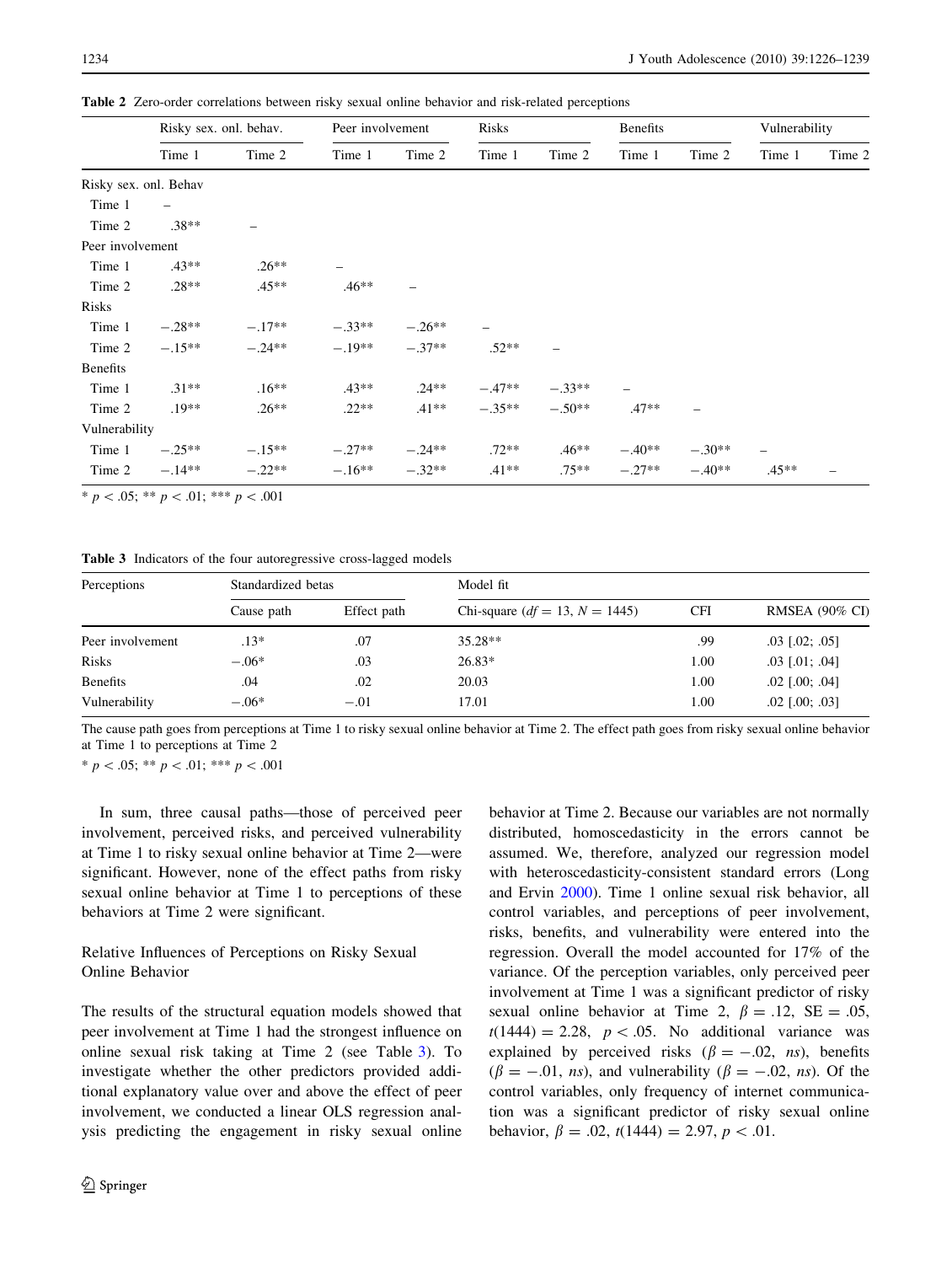#### **Discussion**

In identifying the emerging challenges and issues in the field of online risks, Livingstone and Haddon [\(2008](#page-12-0)) call for the investigation of adolescents' perceptions of online risk behavior to understand why youth engage in such online risks. Our study responded to this call by focusing on four theoretically based perceptions (i.e., perceived peer involvement, risks, benefits, and personal vulnerability), that may influence adolescents' risky sexual online behaviors. Moreover, we responded to the call for longitudinal research to understand the causal relationship between perceptions and risky sexual online behavior (Benthin et al. [1993](#page-11-0); Goldberg et al. [2002](#page-11-0); Ybarra et al. [2007\)](#page-13-0). As a result, our study contributes substantially to our understanding of adolescents' engagement in risky sexual online behavior.

Our study yielded two important findings. First, in contrast to our expectations, we did not find a reciprocal relationship between the engagement in risky sexual online behavior and the perceptions of peer involvement, risks, benefits, and vulnerability. These perceptions were causes but not consequences of risky sexual online behavior. In separate structural equation models, perceived peer involvement, perceived risks, and perceived vulnerability predicted adolescents' engagement in risky sexual online behavior at Time 2. Perceived benefits had no impact on subsequent online sexual risk behaviors. Second, comparing the relative predictive ability of the perceptions of peer involvement, risks, benefits, and vulnerability in a regression analysis, perceived peer involvement remained the only predictor of the engagement in risky sexual online behavior. These findings emphasize the importance of perceptions, particularly of perceived peer involvement, in the explanation of adolescent risky sexual online behavior.

Our finding that perceptions of peer involvement, risks, benefits, and vulnerability are predictors but not consequences of risky sexual online behavior is not in line with previous offline risk behavior research, which notes a reciprocal relationship between perceptions and risk behavior (Gerrard et al. [1996](#page-11-0)). In our study, engagement in risky sexual online behavior had no influence on subsequent perceptions of peer involvement, personal vulnerability, and perceptions of risks and benefits of this behavior. This divergence from Gerrard et al. [\(1996](#page-11-0)) may be due to different statistical procedures (we used more conservative analyses) or, more likely, due to the different risk behaviors assessed (we assessed risky sexual online activities while Gerrard et al. ([1996\)](#page-11-0) focused on smoking, drinking, and reckless driving). The prevalence of risky sexual online behavior in our sample was very low. In contrast to more common risk behaviors such as drinking, most adolescents' may have less experience with this behavior and may engage in this behavior far less often. Engagement in risky sexual online behavior seems to be a rather explorative behavior which is not pursued frequently by adolescents. Therefore, the perceptions about this behavior adolescents hold may be less stable and thus hard to assess in 6-month time lags.

While our results suggest that perceptions are causes but not consequences of risk behavior, we do not fully discard a reciprocal relationship. First, it may be that participants have had experience with risky sexual online behavior before the start of the study and also hold prior perceptions about this behavior. For example, it may be that adolescents' perceptions at Time 1 were based on past risk experiences which were not assessed in our study. Second, the causal relationship may be more volatile and may thus change during the 6 month time period between Wave 1 and Wave 2. For example, in an attempt to reduce dissonance, participants in online risk behavior may rationalize this by reducing their risk perception in the moment they engage in the behavior. This would reflect an online judgment of consequences rather than stable perceptions that could be assessed 6 months later.

## Predictors of Risky Sexual Online Behavior

Cross-sectionally, our study showed that the engagement in risky sexual online behavior was related to perceptions of peer involvement, risks, benefits, and vulnerability of this behavior. More specifically, adolescents who engaged in these sexual online behaviors perceived more friends to engage in these behaviors, perceived fewer risks and more benefits, and felt personally less vulnerable to negative consequences than adolescents who did not engage in risky sexual online behaviors. This is in line with several other cross-sectional studies on offline risk behavior (Halpern-Felsher et al. [2004;](#page-12-0) Parsons et al. [1997\)](#page-12-0).

Longitudinally, however, only perceived peer involvement, perceived risks, and perceived vulnerability predicted risky sexual online behavior. Moreover, the strength of these associations was rather weak. In contrast to earlier cross-sectional studies of offline risk behavior (Goldberg et al. [2002](#page-11-0); Moore and Parsons [2000](#page-12-0); Siegel et al. [1994](#page-12-0)), the perceived benefits related to the engagement in risky sexual online behavior had no impact on subsequent engagement in risky sexual online behavior. One reason why perceived benefits did not influence risky sexual online behavior may be that the potential benefits of online sexual risk behavior are not as clear to adolescents as benefits associated with traditional risk behaviors, such as drinking and smoking. In comparison to traditional risk behaviors, online sexual risk activities are not as common and are still new for adolescents. For example, the prevalence of drinking and smoking among adolescents often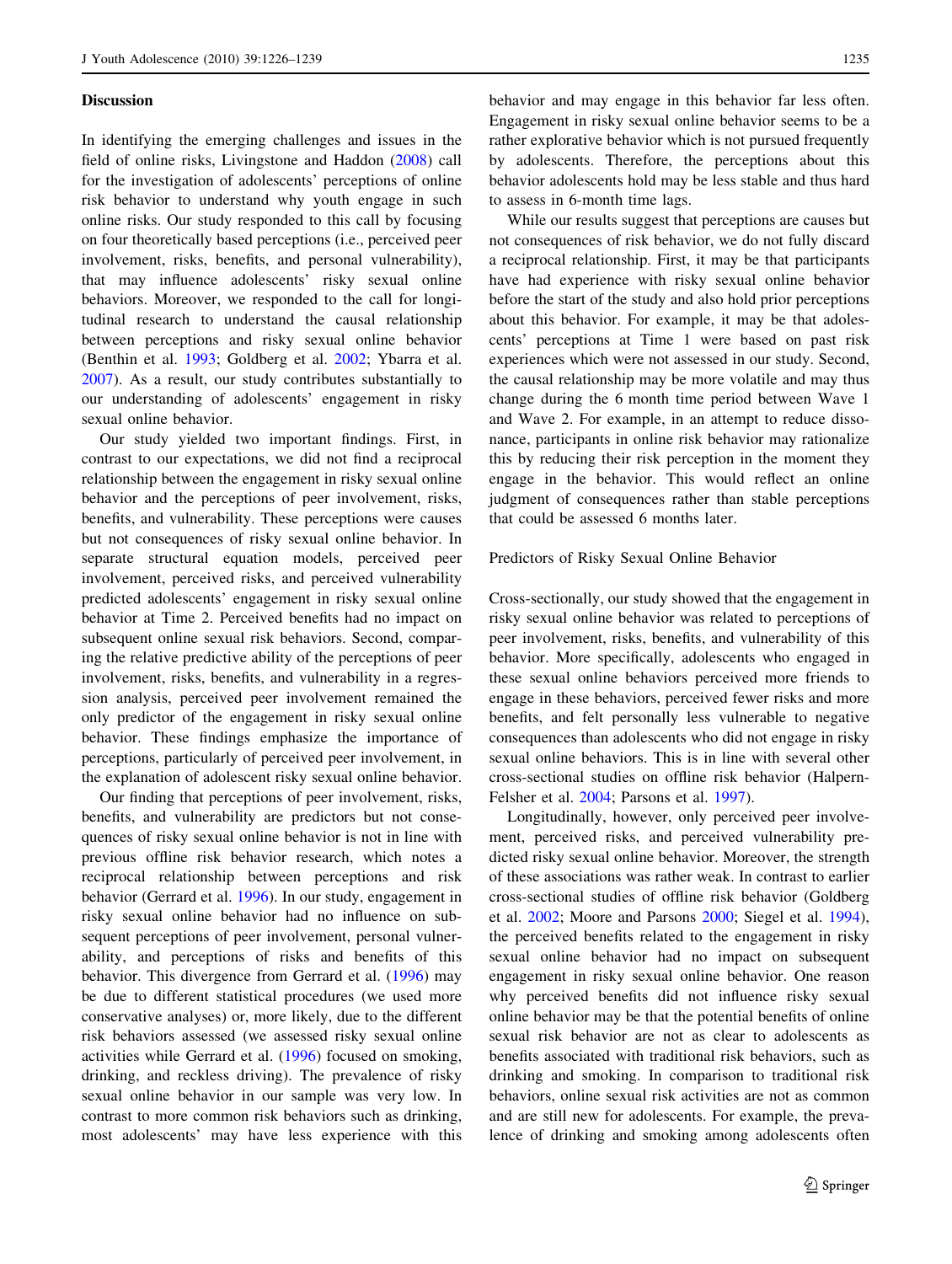exceeds 50% (Goldberg et al. [2002;](#page-11-0) Pomery et al. [2009\)](#page-12-0). In contrast, only around 15–17% of Dutch adolescents engaged in risky sexual online behavior. With little previous experience in risky sexual online behavior, it may be difficult for adolescents to see the benefits of such behavior.

In terms of perceived risks and vulnerability, we also found only small effects on subsequent online sexual behavior. These effects had no predictive ability above the effect of perceived peer involvement. This is in line with most recent theories of adolescent risk behavior, such as fuzzy-trace theory or the prototype willingness model (Gerrard et al. [2008;](#page-11-0) Rivers et al. [2008\)](#page-12-0). These theories suggest that engagement in risk behavior is based on heuristics and affect (Gerrard et al. [2008](#page-11-0)), rather than on reason and systematic processing. The prototype willingness model (Gerrard et al. [2008\)](#page-11-0), for example, assumes that risk behavior often reflects reactions to specific situations rather than planned, intended behavior. For risky sexual online behavior, this suggests that adolescents may perceive many risks and only few benefits when they reason about online risk behaviors. In a specific situation, however, decisions may be based on contextual factors such as peer behavior. Therefore, future studies should investigate more elaborately the role of situational factors in adolescent online behaviors.

The Role of Perceived Peer Involvement in Risky Sexual Online Behavior

Perceived peer involvement was the only predictor of risky sexual online behavior after controlling for other perception variables. That perceived peer involvement is an important predictor of adolescent risk behavior is consistent with previous research on offline risk behavior (Bauman and Ennett [1996](#page-11-0); Boyer [2006;](#page-11-0) Iannotti and Bush [1992](#page-12-0); Jessor [1992;](#page-12-0) Michael and Ben-Zur [2007](#page-12-0); Rai et al. [2003](#page-12-0)). Our finding that peer influence is also important for online sexual risk activities suggests that adolescents' online behavior does not differ much from their offline behavior. The perceived behavior of peers is also directive for online risk behaviors. What adolescents do online, even if pursued solitarily in front of their computer, is still directly or indirectly influenced by their friends' behavior.

Although we do not know whether adolescents' perceptions of peer behavior are based on actual behavior of peers or incorrect estimations of peer involvement, the findings suggest that adolescents' future risk behavior can be partly predicted by their perceptions of their friends' behavior. This fact may be important for prevention. If based on incorrect estimations of peer behavior, raising awareness of potential misperceptions may be an influential tool in preventing such behavior (Scholly et al. [2005](#page-12-0); Schroeder and Prentice [1998\)](#page-12-0). If perceived peer influence reflects actual peer behavior, it may be beneficial to help adolescents find strategies to resist peer influence. Moreover, it has been shown that parental monitoring may moderate the influence of detrimental peer influence (Rai et al. [2003](#page-12-0)). To find the most effective strategies for prevention of risky sexual online behavior, future research should disentangle the underlying mechanisms in the relationship of perceived peer involvement and adolescent engagement in risky sexual online behavior.

Contributions, Limitations and Suggestions for Future Research

Our study has several limitations that need to be addressed in future research. First, to assess risky sexual online behavior, we used only four items. Since online risk behavior constitutes a rather new research field, no validated scales exist. Although our items were based on previous research and theoretical considerations, they do not present established measurements. The interpretation of our results should, thus, be limited to the four online behaviors we measured. To advance this promising research field, future studies should develop validated scales.

Second, we did not assess whether adolescents experienced any negative consequences from their engagement in risky sexual online behavior. Therefore, we cannot draw any conclusions about the dangers of engaging in these behaviors. However, the behaviors were judged as very dangerous by the adolescents themselves. This may be an indicator of their riskiness. Future research is needed to assess the negative (or positive) consequences of online risk engagement.

Third, while our findings suggest that adolescents' behavior is caused by their perceptions of peer behavior, an alternative explanation for this causal relationship cannot be fully ruled out. It may be that adolescents associate selectively with similar friends. Selective association means that adolescents become friends with similar peers. So, even if our longitudinal results show that peer behavior came before risk behavior it may be that the adolescents were already similar in their tendency to engage in risk behavior. Thus, the initiation of risk behavior may result from similar tendencies rather than from peer influence (Arnett [2007](#page-11-0)).

Fourth, the statistical associations between perceptions and risky sexual online behavior were not very strong. This may be because the prevalence of risky sexual online behavior was low. Most of the adolescents did not engage in any of the risky sexual online behaviors. Therefore, the rather weak associations between perceptions of peer involvement, risks, and vulnerability with subsequent risk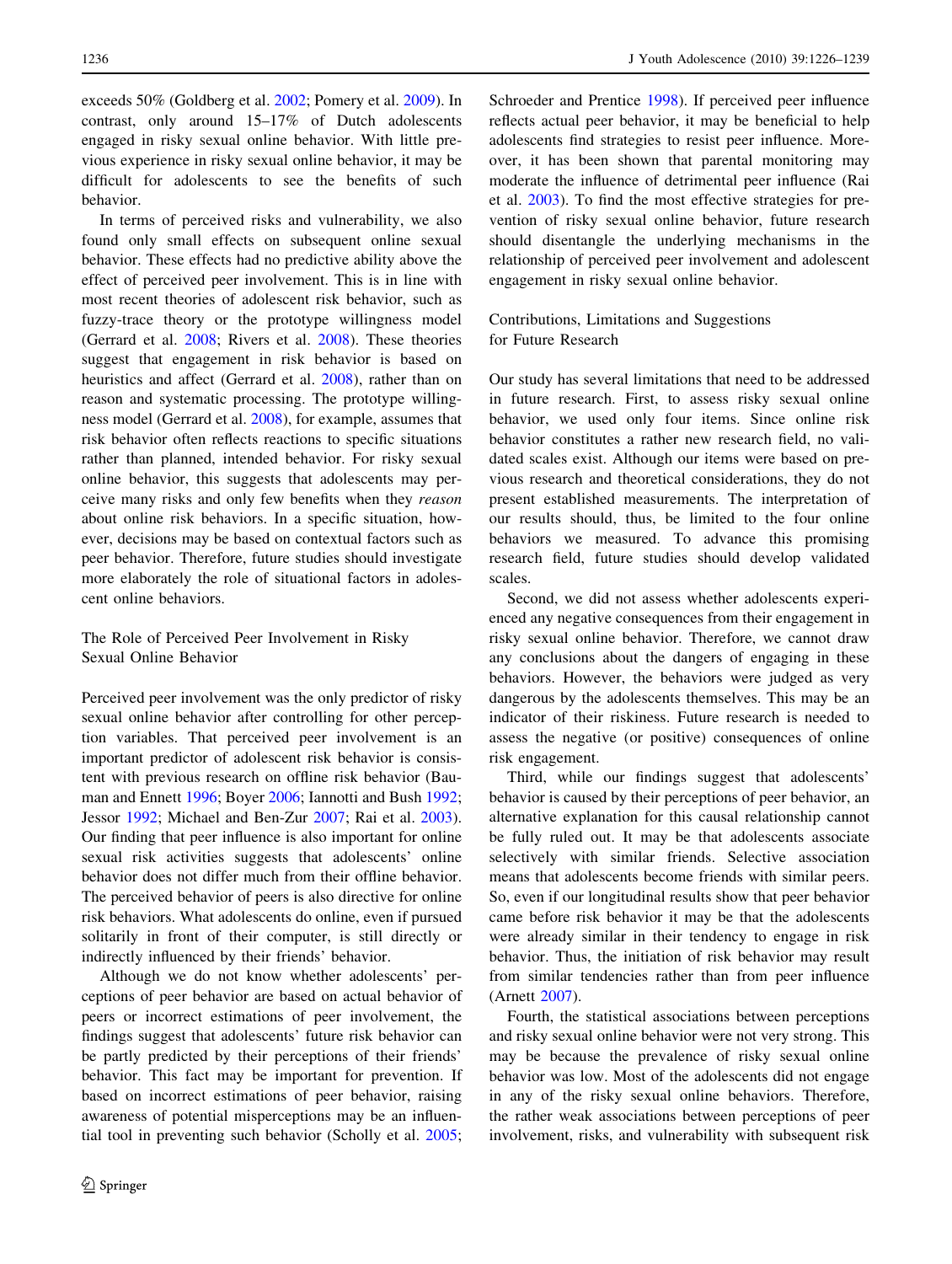<span id="page-11-0"></span>behavior may be partly the result of lacking variance in the distribution of our data.

Fifth, although the present study provides some support for a causal relation, causation cannot be decisively determined with longitudinal designs. Although perceptions occurred before engagement in risky sexual online behavior, this relationship may have also been based on third variables that were not investigated in this study, such as personality characteristics. While this possibility may not be ruled out with our design, we, nevertheless, believe that our results are at least an indication of causality. Further research is desirable to definitely establish causality between perceptions and risk behavior.

Despite these limitations, our study offers important insights into the rather new research field of adolescents' online risk behavior. By conducting a longitudinal study with a representative sample of Dutch adolescents, this study is the first to empirically test the relationship between adolescents' engagement in risky sexual online behavior and their perceptions of this behavior. Even while controlling for a range of potentially confounding variables, our findings indicate that perceptions of peer involvement, risks, and vulnerability influence subsequent online risk engagement. Testing the relative influence of several cognitive predictors, previously only investigated separately, perceived peer involvement remained the only predictor of risky sexual online behavior.

Online risk research may constitute an important new field in adolescent risk research. Adolescents are the defining users of the internet. Spending considerable leisure time online, they may transfer previous offline activities into their online ''life''. Thus, potentially risky online activities may substantially contribute to adolescent development and should be researched further.

Acknowledgments This research was supported in part by grants from the Netherlands Organisation for Scientific Research [NWO] to the second author.

Open Access This article is distributed under the terms of the Creative Commons Attribution Noncommercial License which permits any noncommercial use, distribution, and reproduction in any medium, provided the original author(s) and source are credited.

#### References

- Andrews, J. A., Tildesley, E., Hops, H., & Li, F. (2002). The influence of peers on young adult substance use. Health Psychology, 21, 349–357.
- Arnett, J. J. (2007). The myth of peer influence in adolescent smoking initiation. Health Education & Behavior, 34, 594–607.
- Bauman, K. E., & Ennett, S. T. (1996). On the importance of peer influence for adolescent drug use: Commonly neglected considerations. Addiction, 91, 185–198.
- Benthin, A., Slovic, P., & Severson, H. (1993). A psychometric study of adolescent risk perception. Journal of Adolescence, 16, 153–168.
- Beyth-Marom, R., Austin, L., Fischhoff, B., Palmgren, C., & Jacobs-Quadrel, M. (1993). Perceived consequences of risky behaviors: Adults and adolescents. Developmental Psychology, 29, 549–563.
- Boyer, T. W. (2006). The development of risk-taking: A multiperspective review. Developmental Review, 26, 291–345.
- Buzwell, S., & Rosenthal, D. (1996). Constructing a sexual self: Adolescents' sexual self-perceptions and sexual risk-taking. Journal of Research on Adolescence, 6, 489–513.
- Cooper, A., Morahan-Martin, J., Mathy, R. M., & Maheu, M. (2002). Toward an increased understanding of user demographics in online sexual activities. Journal of Sex and Marital Therapy, 28, 105–129.
- Dahl, R. E. (2004). Adolescent brain development: A period of vulnerabilities and opportunities - keynote address. Adolescent Brain Development: Vulnerabilities and Opportunities, 1021,  $1 - 22$ .
- DiIorio, C., Dudley, W. N., Kelly, M., Soet, J. E., Mbwara, J., & Potter, J. S. (2001). Social cognitive correlates of sexual experience and condom use among 13-through 15-year-old adolescents. Journal of Adolescent Health, 29, 208–216.
- Duimel, M., & De Haan, J. (2007). Nieuwe links in het gezin [New links in the family]. The Hague, the Netherlands: SCP.
- Efron, B., & Tibshirani, R. J. (1993). An introduction to the bootstrap. Boca Raton, FL: Chapman & Hall.
- Elkind, D. (1967). Egocentrism in adolescence. Child Development, 38, 1025–1034.
- Elkind, D. (1985). Egocentrism redux. Developmental Review, 5, 218–226.
- Eurobarometer. (2008). Towards a safer use of the internet for children in the EU: A parents' perspective (Flash Eurobarometer Series No. 248). Luxembourg: European Commission.
- Festinger, L. A. (1957). A theory of cognitive dissonance. Evanston, IL: Row, Peterson.
- Furby, L., & Beyth-Marom, R. (1992). Risk-taking in adolescence: A decision-making perspective. Developmental Review, 12, 1–44.
- Gardner, M., & Steinberg, L. (2005). Peer influence on risk taking, risk preference, and risky decision making in adolescence and adulthood: An experimental study. Developmental Psychology, 41, 625–635.
- Gerrard, M., Gibbons, F. X., Benthin, A. C., & Hessling, R. M. (1996). A longitudinal study of the reciprocal nature of risk behaviors and cognitions in adolescents: What you do shapes what you think, and vice versa. *Health Psychology*, 15, 344–354.
- Gerrard, M., Gibbons, F. X., Houlihan, A. E., Stock, M. L., & Pomery, E. A. (2008). A dual-process approach to health risk decision making: The prototype willingness model. Developmental Review, 28, 29–61.
- Gibbons, F. X., Helweg-Larson, M., & Gerrard, M. (1995). Prevalence estimates and adolescent risk behavior: Cross-cultural differences in social influence. Journal of Applied Psychology, 80, 107–121.
- Goldberg, J. H., Halpern-Felsher, B. L., & Millstein, S. G. (2002). Beyond invulnerability: The importance of benefits in adolescents' decision to drink alcohol. Health Psychology, 21, 477–484.
- Greene, K., Krcmar, M., Walters, L. H., Rubin, D. L., & Hale, J. L. (2000). Targeting adolescent risk-taking behaviors: The contribution of egocentrism and sensation-seeking. Journal of Adolescence, 23, 439–461.
- Gullone, E., & Moore, S. (2000). Adolescent risk-taking and the five-factor model of personality. Journal of Adolescence, 23, 393–407.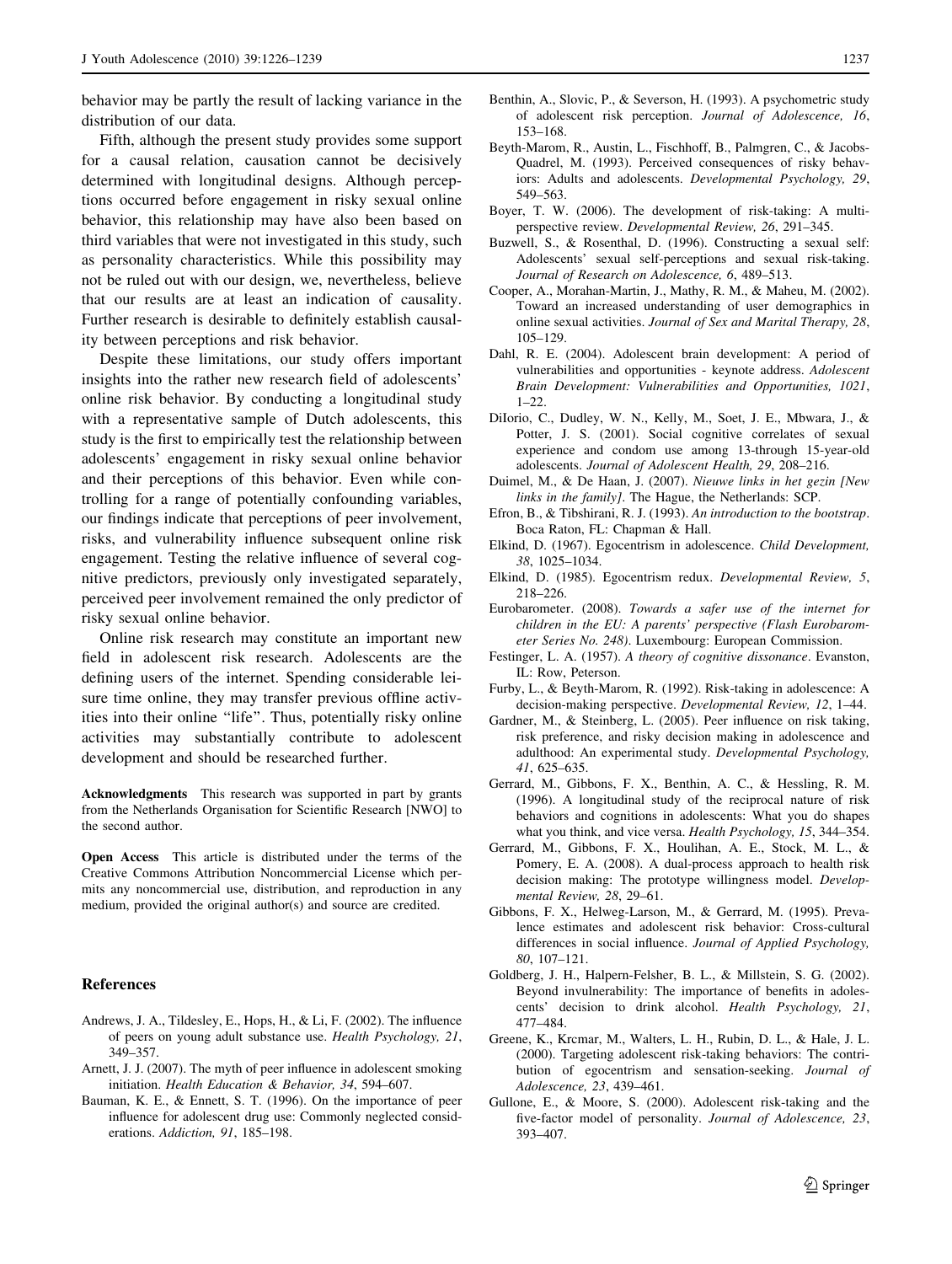- <span id="page-12-0"></span>Guyer, A. E., McClure-Tone, E. B., Shiffrin, N. D., Pine, D. S., & Nelson, E. E. (2009). Probing the neural correlates of anticipated peer evaluation in adolescence. Child Development, 80, 1000– 1015.
- Halpern-Felsher, B. L., Biehl, M., Kropp, R. Y., & Rubinstein, M. L. (2004). Perceived risks and benefits of smoking: Differences among adolescents with different smoking experiences and intentions. Preventive Medicine, 39, 559–567.
- Heilbron, N., & Prinstein, M. J. (2008). Peer influence and adolescent nonsuicidal self-injury: A theoretical review of mechanisms and moderators. Applied & Preventive Psychology, 12, 169–177.
- Iannotti, R. J., & Bush, P. J. (1992). Perceived vs. actual friends' use of alcohol, cigarettes, marijuana, and cocaine: Which has the most influence? Journal of Youth and Adolescence, 21, 375–389.
- Igra, V., & Irwin, C. E., Jr. (1996). Theories of adolescent risk-taking behavior. In R. J. DiClemente, W. B. Hansen, & L. E. Ponton (Eds.), Handbook of adolescent health risk behavior (pp. 35–51). New York: Plenum Press.
- Inhelder, B., & Piaget, J. (1958). The growth of logical thinking from childhood to adolescence. New York: Basic Books.
- Jaccard, J., Blanton, H., & Dodge, T. (2005). Peer influences on risk behavior: An analysis of the effects of a close friend. Developmental Psychology, 41, 135–147.
- Jessor, R. (1992). Risk behavior in adolescence: A psychosocial framework for understanding action. Developmental Review, 12, 374–390.
- Johnson, R. J., McCaul, K. D., & Klein, W. M. P. (2002). Risk involvement and risk perception among adolescents and young adults. Journal of Behavioral Medicine, 25, 67–82.
- Lenhart, A. (2005). Protecting teens online. Washington, DC: Pew Internet & American Life Project.
- Liau, A. K., Khoo, A., & Ang, P. H. (2005). Factors influencing adolescents engagement in risky internet behavior. CyberPsychology & Behavior, 8, 513–520.
- Little, T. D., Cunningham, W. A., & Shahar, G. (2002). To parcel or not to parcel: Exploring the question, weighing the merits. Structural Equation Modeling: A Multidisciplinary Journal, 9, 151–173.
- Livingstone, S., & Bober, M. (2004). UK children go online: Surveying the experiences of young people and their parents [online]. London: LSE Research Online. Retrieved October 7, 2009, from <http://eprints.lse.ac.uk/archive/00000395>.
- Livingstone, S., & Haddon, L. (2008). Risky experiences for children online: Charting European research on children and the internet. Children and Society, 22, 314–323.
- Livingstone, S., & Helsper, E. J. (2007). Taking risks when communicating on the internet: The role of offline socialpsychological factors in young people's vulnerability to online risks. Information, Communication & Society, 10, 619–644.
- Long, J. S., & Ervin, L. H. (2000). Using heteroscedasticity-consistent standard errors in the linear regression model. The American Statistician, 54, 217–224.
- Matsunaga, M. (2008). Item parceling in structural equation modeling: A primer. Communication Methods and Measures, 2, 260–293.
- McFarlane, M., Bull, S. S., & Rietmeijer, C. A. (2002). Young adults on the internet: Risk behaviors for sexually transmitted diseases and HIV. Journal of Adolescent Health, 31, 11–16.
- Michael, K., & Ben-Zur, H. (2007). Risk-taking among adolescents: Associations with social and affective factors. Journal of Adolescence, 30, 17–31.
- Millstein, S. G., & Moscicki, A. B. (1995). Sexually-transmitted disease in female adolescents. Effects of psychosocial factors and highrisk behaviors. Journal of Adolescent Health, 17, 83–90.
- Mitchell, K. J., Finkelhor, D., & Wolak, J. (2001). Risk factors for and impact of online sexual solicitation of youth. JAMA-Journal of the American Medical Association, 285, 3011–3014.
- Mitchell, K. J., Finkelhor, D., & Wolak, J. (2007a). Online requests for sexual pictures from youth: Risk factors and incident characteristics. Journal of Adolescent Health, 41, 196–203.
- Mitchell, K. J., Finkelhor, D., & Wolak, J. (2007b). Youth internet users at risk for the most serious online sexual solicitations. American Journal of Preventive Medicine, 32, 532–537.
- Moore, S., & Parsons, J. (2000). A research agenda for adolescent risk-taking: Where do we go from here? Journal of Adolescence, 23, 371–376.
- Moreno, M. A., VanderStoep, A., Parks, M. R., Zimmerman, F. J., Kurth, A., & Christakis, D. A. (2009). Reducing at-risk adolescents' display of risk behavior on a social networking web site. A randomized controlled pilot intervention trial. Archives of Pediatrics & Adolescent Medicine, 163, 35–41.
- Morrongiello, B. A., & Rennie, H. (1998). Why do boys engage in more risk taking than girls? The role of attributions, beliefs, and risk appraisals. Journal of Pediatric Psychology, 23, 33–43.
- Mustanski, B. S. (2001). Getting wired: Exploiting the internet for the collection of sexually valid data. Journal of Sex Research, 38, 292–301.
- Parsons, J. T., Siegel, A. W., & Cousins, J. H. (1997). Late adolescent risk-taking: Effects of perceived benefits and perceived risks on behavioral intentions and behavioral change. Journal of Adolescence, 20, 381–392.
- Peter, J., & Valkenburg, P. M. (2006). Adolescents' exposure to sexually explicit material on the Internet. Communication Research, 33, 178–204.
- Pomery, E. A., Gibbons, F. X., Reis-Bergan, M., & Gerrard, M. (2009). From willingness to intention: Experience moderates the shift from reactive to reasoned behavior. Personality and Social Psychology Bulletin, 35, 894–908.
- Ponte, C., Bauwens, J., & Mascheroni, G. (2009). Children and the internet in the news: Agency, voices and agendas. In S. Livingstone & L. Haddon (Eds.), Kids online. Opportunities and risks for children (pp. 159–172). Bristol, UK: The Policy Press.
- Prinstein, M. J., Meade, C. S., & Cohen, G. L. (2003). Adolescent oral sex, peer popularity, and perceptions of best friends' sexual behavior. Journal of Pediatric Psychology, 28, 243–249.
- Rai, A. A., Stanton, B., Wu, Y., Li, X. M., Galbraith, J., Cottrell, L., et al. (2003). Relative influences of perceived parental monitoring and perceived peer involvement on adolescent risk behaviors: An analysis of six cross-sectional data sets. Journal of Adolescent Health, 33, 108–118.
- Rivers, S. E., Reyna, V. F., & Mills, B. (2008). Risk taking under the influence: A fuzzy-trace theory of emotion in adolescence. Developmental Review, 28, 107–144.
- Ryan, R. M., & Kuczkowski, R. (1994). The imaginary audience, selfconsciousness, and public individuation in adolescence. Journal of Personality, 62, 219–238.
- Schlüter, E., Davidov, E., & Schmidt, P. (2006). The dynamics of authoritarianism and anomia: Applying autoregressive crosslagged and latent growth models to a three-wave panel study. In K. Montfort, H. Oud, & A. Satorra (Eds.), Longitudinal models in the behavioral and related sciences. Mahwah, New Jersey: Lawrence Erlbaum Publishers, EAM Book Series.
- Scholly, K., Katz, A., Gascoigne, J., & Holck, P. S. (2005). Using social norms theory to explain perceptions and sexual health behaviors of undergraduate college students: An exploratory study. Journal of American College Health, 53, 159–166.
- Schroeder, C. M., & Prentice, D. A. (1998). Exposing pluralistic ignorance to reduce alcohol use among college students. Journal of Applied Social Psychology, 28, 2150–2180.
- Siegel, A. W., Cousins, J. H., Rubovits, D., Parsons, J. T., Lavery, B., & Crowley, C. (1994). Adolescents' perceptions of the benefits